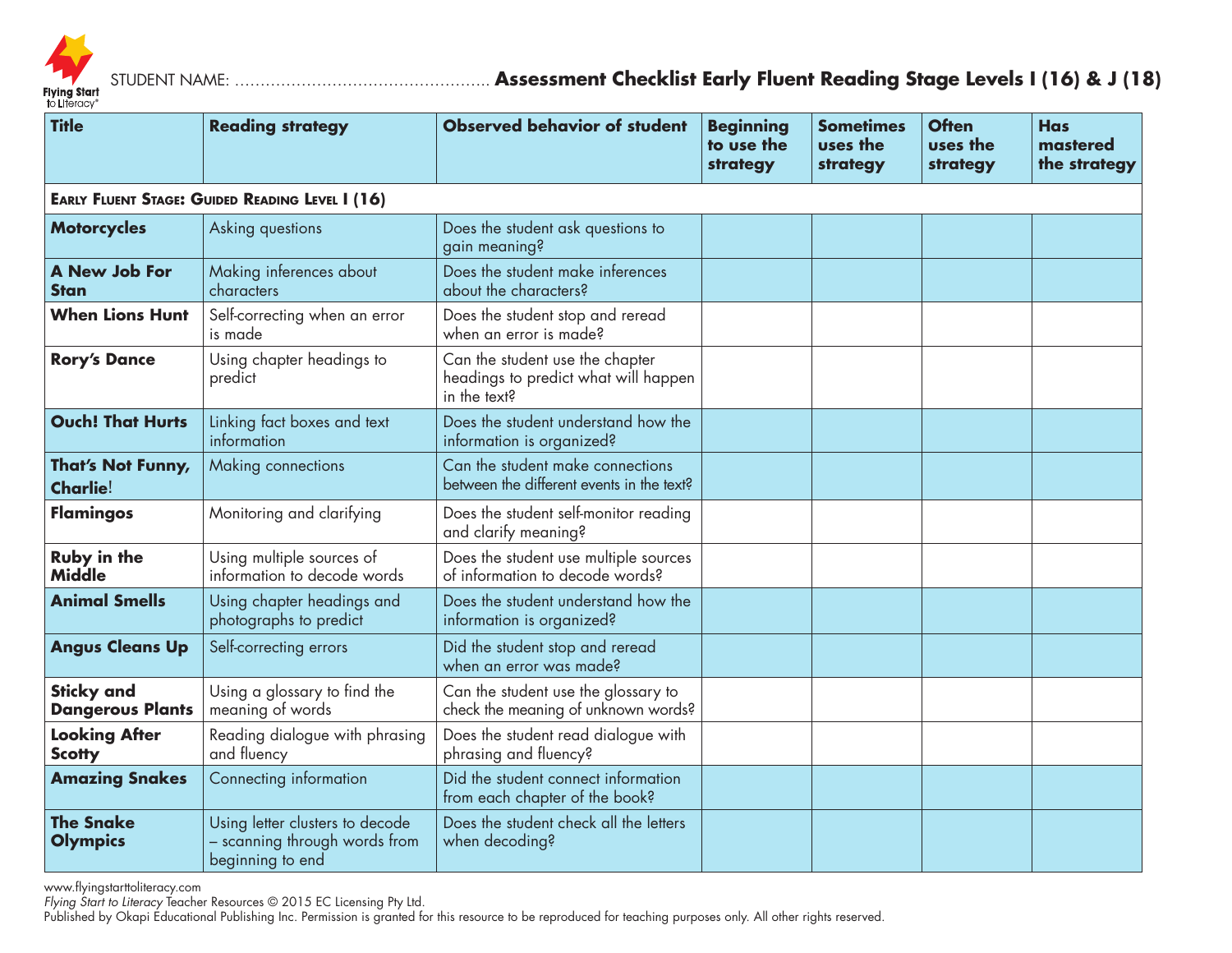

## continued **Assessment Checklist Early Fluent Reading Stage Levels I (16) & J (18)**

| <b>Title</b>                                | <b>Reading strategy</b>                                   | <b>Observed behavior of student</b>                                                                  | <b>Beginning</b><br>to use the<br>strategy | <b>Sometimes</b><br>uses the<br>strategy | <b>Often</b><br>uses the<br>strategy | <b>Has</b><br>mastered<br>the strategy |
|---------------------------------------------|-----------------------------------------------------------|------------------------------------------------------------------------------------------------------|--------------------------------------------|------------------------------------------|--------------------------------------|----------------------------------------|
| <b>Living Near a</b><br>Volcano             | Searching for meaning cues in<br>the photographs and text | Did the student use both the words<br>and the photographs to understand<br>the text?                 |                                            |                                          |                                      |                                        |
| <b>Volcano Alert!</b>                       | Using multiple sources of<br>information to solve words   | Is the student attending to meaning,<br>syntax, and visual information as<br>he/she reads new words? |                                            |                                          |                                      |                                        |
| <b>Nadif's New Life</b>                     | Comparing and contrasting                                 | Does the student compare and contrast<br>the information he/she is reading?                          |                                            |                                          |                                      |                                        |
| <b>Gasari's Herd</b>                        | Making inferences about a<br>character                    | Does the student make inferences<br>about the characters?                                            |                                            |                                          |                                      |                                        |
| <b>Message Sent</b>                         | Using an index to locate words                            | Can the student use an index to find<br>information in the text?                                     |                                            |                                          |                                      |                                        |
| <b>Saving Dad</b>                           | Linking events in the story                               | Does the student understand the<br>sequence of events?                                               |                                            |                                          |                                      |                                        |
|                                             | <b>EARLY FLUENT STAGE: GUIDED READING LEVEL J (18)</b>    |                                                                                                      |                                            |                                          |                                      |                                        |
| <b>To the Rescue</b>                        | Using an index to locate<br>information                   | Did the student use the index to find<br>information in the text?                                    |                                            |                                          |                                      |                                        |
| <b>Super Sam</b>                            | Linking illustrations and text                            | Did the student link the illustrations to<br>the text to gain meaning?                               |                                            |                                          |                                      |                                        |
| Surviving in the<br><b>Frozen Forest</b>    | Comparing and contrasting                                 | Does the student compare and contrast<br>the information when reading?                               |                                            |                                          |                                      |                                        |
| <b>How Moose</b><br><b>Learned to Swim</b>  | Summarizing the plot                                      | Can the student talk about the main<br>events in the story?                                          |                                            |                                          |                                      |                                        |
| <b>You Can Make a</b><br><b>Difference!</b> | Asking questions                                          | Does the student ask questions to<br>gain meaning?                                                   |                                            |                                          |                                      |                                        |
| <b>Save the Sea</b><br>Otters!              | Making inferences about<br>characters                     | Does the student make inferences<br>about the characters?                                            |                                            |                                          |                                      |                                        |
| <b>Desert Elephants</b>                     | Integrating information from<br>photographs and text      | Can the student integrate information<br>from the photographs and text?                              |                                            |                                          |                                      |                                        |
| <b>Brother Elephant</b>                     | Visualizing                                               | Can the student visualize to gain<br>meaning?                                                        |                                            |                                          |                                      |                                        |

www.flyingstarttoliteracy.com

*Flying Start to Literacy* Teacher Resources © 2015 EC Licensing Pty Ltd.

Published by Okapi Educational Publishing Inc. Permission is granted for this resource to be reproduced for teaching purposes only. All other rights reserved.